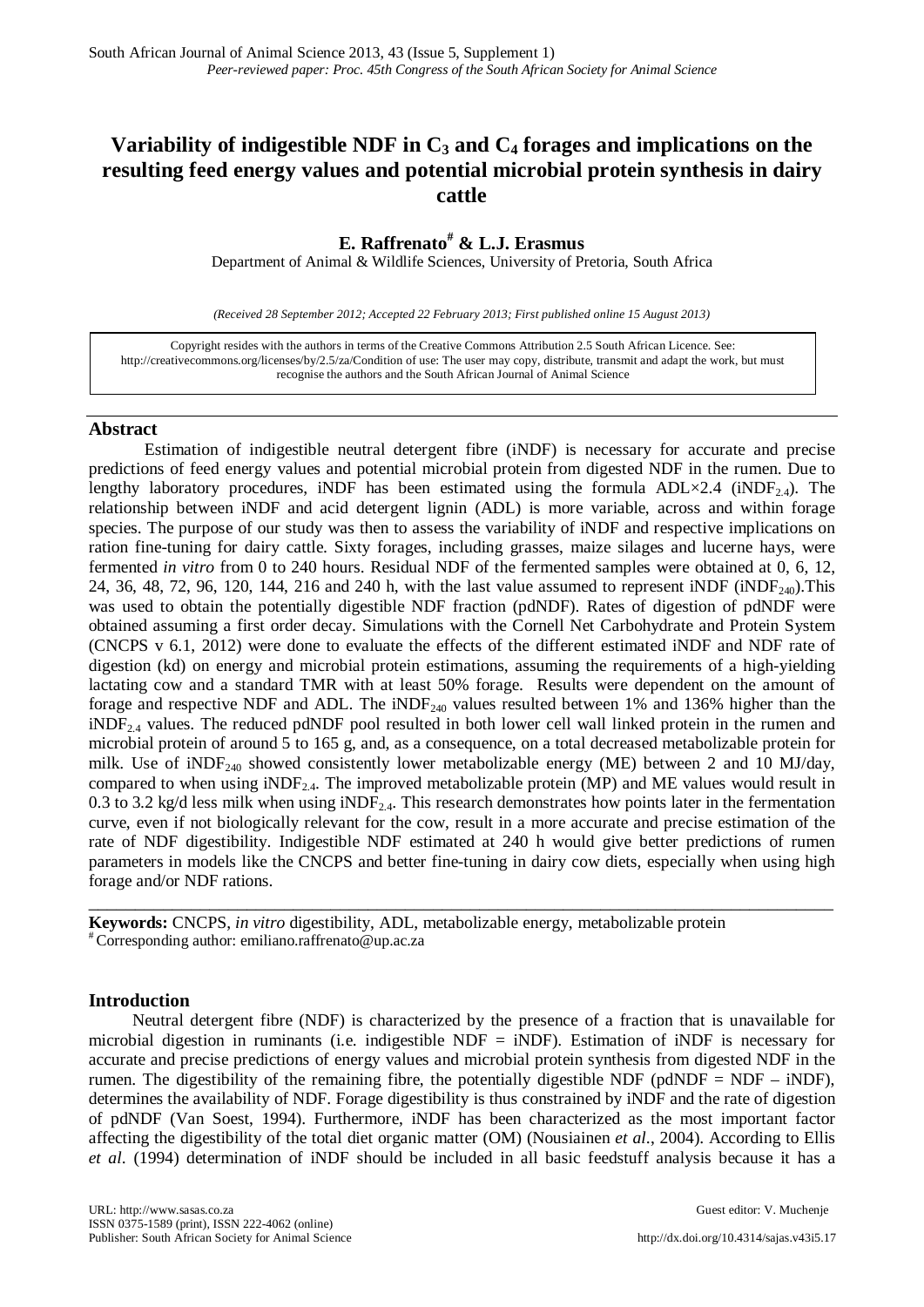predictable digestibility, can be used for the estimation of the pdNDF, and has an important role in contributing to the rumen digesta load. Lignin is generally accepted as the primary entity responsible for limiting the digestion of forages (Besle *et al*., 1994; Van Soest, 1994). Due to lengthy laboratory procedures, iNDF has been estimated using the formula  $ADL \times 2.4$  (iNDF<sub>2.4</sub>) (Chandler *et al.*, 1980) in rationing software like the CNCPS. The same formula is applied in empirical estimation of the NDF rate of digestion for forages, when only one or two time points of the fermentation curve are available (Van Amburgh *et al*., 2003). It has recently been shown (Raffrenato *et al*., 2009) that increased recovery of both ADL and iNDF alters the relationship between iNDF and ADL, not only across forage species but also within species. The hypothesis is that using the 2.4 value, as proposed by Chandler *et al*. (1980), will in most cases under or over-estimate the iNDF, resulting in biased microbial protein or energy deriving from forage NDF, when using software like the CNCPS. The objective of the study was therefore to assess the variability of iNDF in several groups of forages and the implications on the resulting feed energy and potential microbial protein synthesis from diets using three of these forages compared to the true iNDF values in the calculations.

#### **Materials and Methods**

Sixty forages, including  $C_4$  grasses (at various vegetative stages), maize silages, sorghum silages and lucerne hays, were analysed for NDF, ADL and iNDF. Forages were selected to have a wide range in NDF, ADL and theoretical iNDF content. The ADL was performed as described by Goering & Van Soest (1970), though without the use of asbestos, and with the use of a glass microfibre filter (934-AH<sup>TM</sup> by Whatman<sup>®</sup>, Whatman Limited – GE Healthcare, Maidstone, UK) with porosity of 1.5  $\mu$ m in Gooch crucibles (40 to 60 µm), following the procedure by Raffrenato & Van Amburgh (2011) to avoid particle loss and increase recovery. The same filter was also used for the NDF analysis (Mertens, 2002). Amylase and the ashing at 550 ºC were specifically applied (aNDFom) and sodium sulphite was omitted in the process. Forages were fermented *in vitro* from 0 to 240 hours. Residual NDF (Mertens, 2002) of the fermented samples were obtained at 0, 6, 12, 24, 36, 48, 72, 96, 120, 144, 216 and 240 h of incubation, with the last value assumed to represent iNDF (iNDF240). The *in vitro* fermentations were conducted according to Goering & Van Soest (1970), but using 0.75 g of sample in 125 mL Erlenmeyer flasks. Rumen fluid was harvested from two lactating cows fed a total mixed ration (TMR). After 120 h, renovation of the medium was done by adding to each flask the same amounts of buffer and rumen liquor. Residual fermented samples were analysed for aNDFom (Mertens, 2002) using the glass microfibre filter as previously described. All fermentations were conducted in triplicate and all other samples (NDF and ADL) were analysed in duplicate. Rates of digestion of pdNDF were obtained using the 24 h NDF digestibility, a fixed lag of 3 h and the ratio of 2.4 between iNDF and ADL following the method of Van Amburgh *et al*. (2003) or assuming a first order decay in SAS (2008). The decay model in SAS allowed for obtaining simultaneous estimations of the rates of NDF digestion (kd<sub>240</sub>) and iNDF (iNDF<sub>240</sub>), through a non-linear first order decay model using PROC NLIN of SAS and the Marquardt algorithm. Initial values for the non-linear iterations were obtained using a linear transformation of the mentioned model (Mertens & Loften, 1980; Moore & Cherney, 1986). The model used was:

# $NDF_t = pdNDF \times e^{-kd(t-L)} + iNDF$

where: NDFt = concentration of residual NDF after t hours of fermentation when  $t > L$  and NDFt = pdNDF + iNDF when  $t < L$ ; pdNDF = concentration of potentially digestible NDF; kd = fractional rate of pdNDF digestion;  $L =$  discrete lag time;  $iNDF =$  concentration of indigestible NDF. Values obtained from the decay model in SAS were analysed for variability and the Student's *t*-distribution was used to test the differences between the iNDF's and kd's of the two estimations. Evaluations were done within each forage group and thus using each group's degree of freedom. A simulation with the CNCPS (v 6.1, 2012) was performed to evaluate the effects of the different estimated iNDF (iNDF<sub>2.4</sub> vs. iNDF<sub>240</sub>) and relative kd (kd<sub>2.4</sub> vs. kd<sub>240</sub>) on energy and microbial protein estimations and allowable metabolizable energy (ME) and metabolizable protein (MP) milk yields, assuming a high yielding lactating cow and a standard TMR with at least 50% forage. Specifically, information on a third lactation-dairy cow weighing 650 kg (maturity assumed), producing 40 kg of milk per day (3.5% fat and 3.3% protein) was used in the simulation. Two forages, maize silage and lucerne hay from the samples analysed, were chosen, based on their iNDF's and kd's as being the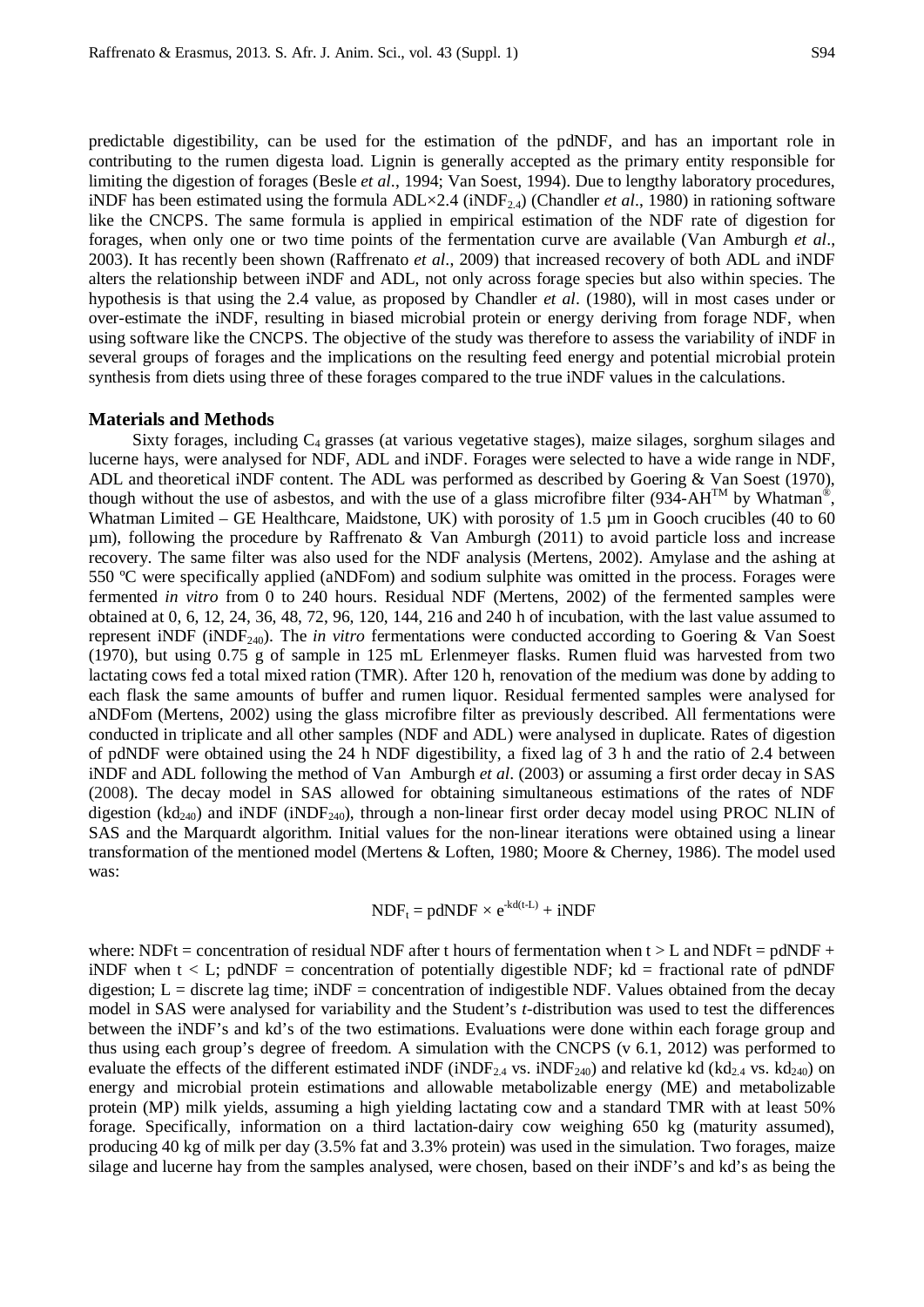closest to the average values of the groups of forages used. A diet was then formulated based on common ingredients used in South African dairy rations.

#### **Results and Discussion**

Predicted values of iNDF obtained using the non-linear procedure ( $iNDF<sub>240</sub>$ ) were higher than the iNDF obtained using the 2.4 formula (iNDF<sub>2.4</sub>;  $P \le 0.01$ ; Figure 1, Table 1), across all forage groups. The  $iNDF_{240}$ values were between 1% and 136% higher than the  $iNDF_{24}$  values, confirming previous findings (Raffrenato *et al*., 2009; Raffrenato & Van Amburgh, 2010). Some of the forages reached the iNDF before 240 h (e.g. lucerne hays at 120 h), but to maintain consistency only 240 h will be represented as an optimal time point in the present study. The larger iNDF $_{240}$  resulted in ratios between iNDF and ADL across forage groups higher than 2.4 ( $P < 0.01$ ). Among the forage groups, only part of the lucerne samples resulted in ratios iNDF/ADL numerically lower than 2.4 (Figures 1 and 2). Furthermore, the residual NDF after 240 h



**Figure 1** Boxplot describing the distribution of the ratio between indigestible NDF and ADL (DM basis) across all samples analyzed, classified per forage group. The continuous line represents the 2.4 ratio used in CNCPS.



**Figure 2** Boxplots describing the distribution of the rates of NDF digestibility per group of forage obtained using the formula by Van Amburgh *et al.* (2003; plot a) and obtained using the long-term fermentation and the non-linear procedure (plot b).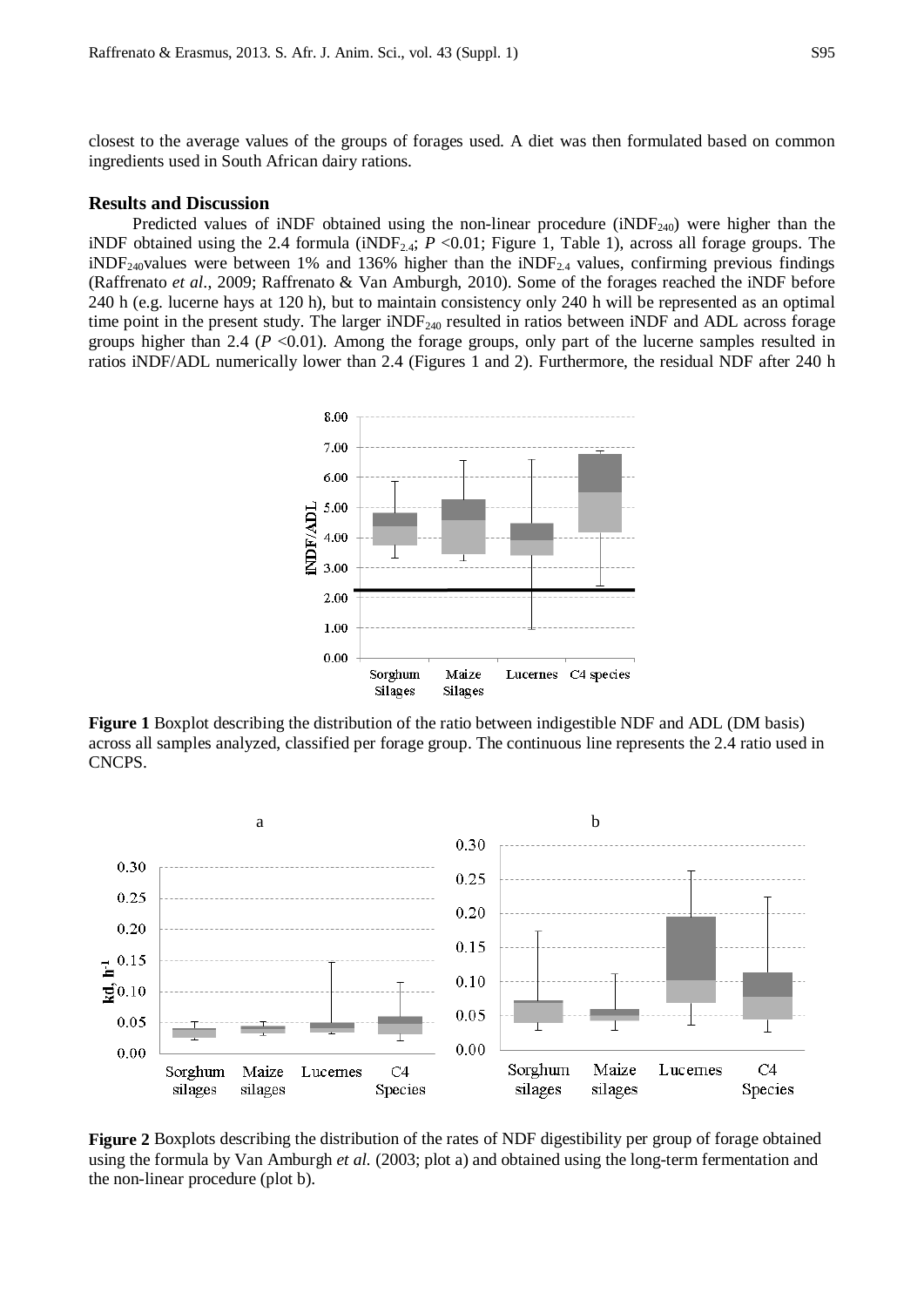of fermentation were highly correlated  $(r = 0.97; P \le 0.01)$  to the iNDF values predicted by the non-linear SAS procedure. The decay model resulted in kd's larger (kd240; *P* <0.05) than the values obtained using the formula by Van Amburgh *et al.* (2003; kd<sub>24</sub>), across all forage groups, because of decreased pdNDF pool size  $(P < 0.01)$ .

Figure 2 shows the distributions of  $kd_{2.4}$  and  $kd_{240}$ . The higher variability of rates of digestion across all forage groups becomes apparent. Standard deviations within forage groups increased (*P* <0.01) for both  $iNDF_{240}$  and kd<sub>240</sub>, when compared to, respectively,  $iNDF_{24}$  and kd<sub>2.4</sub>.

To evaluate the effects of the different estimated iNDF (iNDF<sub>2.4</sub> vs. iNDF<sub>240</sub>) and relative kd (kd<sub>2.4</sub> vs.  $kd<sub>240</sub>$ ) using CNCPS, amounts of ingredients for the simulation were first optimized to satisfy the simulated animal requirements according to the  $kd_{2,4}$ . Priority was given to minimum requirements of dry matter intake (DMI), ME and MP, and trying to reach the minimum value of peNDF of 21% and microbial protein (MCP) of 50% of total MP. Values of iNDF and kd of the two forages, initially based on ADL×2.4, were then replaced by the ones obtained with the non-linear procedure, keeping the amounts of forages constant. The diet is shown in Table 2.

**Table 1** Average indigestible NDF values estimated using the 2.4 formula (iNDF<sub>24</sub>) and the non-linear procedure (iNDF<sub>240</sub>) with respective rates of NDF digestion (kd<sub>2.4</sub> and kd<sub>240</sub>) per forage group. In parentheses the respective standard deviations

| Group                  | <b>Samples</b>  | iNDF <sub>2.4</sub><br>$g/kg$ NDF | $iNDF_{240}$<br>$g/kg$ NDF | $\text{kd}_{2,4}$<br>$h^{-1}$ | $\text{kd}_{240}$<br>$h^{-1}$ |
|------------------------|-----------------|-----------------------------------|----------------------------|-------------------------------|-------------------------------|
| Sorghum silage         | 12              | 229.78 (41.02)                    | 415.98 (55.72)             | 0.0378(0.0109)                | 0.0607(0.0400)                |
| Maize silage           | $\overline{17}$ | 186.52 (41.20)                    | 319.65 (85.03)             | 0.0426(0.0078)                | 0.0569(0.0219)                |
| Lucerne                | 10              | 359.21 (57.76)                    | 524.99 (148.61)            | 0.0515(0.0150)                | 0.1402(0.0826)                |
| C <sub>4</sub> species | 21              | 182.78 (69.34)                    | 335.65(95.93)              | 0.0516(0.0301)                | 0.0934(0.0621)                |

**Table 2** Ingredients and nutrient composition of the total mixed ration (TMR) used for the simulation

| TMR - Item               | % of DM | <b>Nutrient Composition</b> | g/kg DM |
|--------------------------|---------|-----------------------------|---------|
|                          |         |                             |         |
| Maize silage             | 29.6    | DM, %                       | 58      |
| Lucerne hay              | 23.7    | Crude protein               | 180     |
| Maize grain fine         | 19.8    | NE, MJ/kg of DM             | 66.5    |
| Whole roasted soybean    | 4.0     | Neutral detergent fibre     | 303.3   |
| <b>Molasses</b>          | 4.0     | Acid detergent fibre        | 181     |
| Extruded soybean meal    | 2.4     | Non-fibre carbohydrates     | 421.6   |
| Urea                     | 0.4     | Ether extract               | 41.1    |
| Corn gluten meal         | 2.4     | Ash                         | 63      |
| Cottonseed oil cake meal | 2.0     | Calcium                     | 6.3     |
| Sunflower oil cake meal  | 1.6     | Phosphorus                  | 3.4     |
| Whole cottonseed         | 3.2     | Magnesium                   | 1.9     |
| Salt                     | 0.4     | Potassium                   | 14.8    |
|                          |         |                             |         |

Values of both iNDF and kd for maize silage and lucerne hay were then changed to the updated ones  $(iNDF<sub>240</sub>$  and kd<sub>240</sub>) with amounts kept constant. Both ME and MP requirements decreased from 101% to 95% and 97% for ME and MP, respectively, allowing 37 kg of milk, instead of 41 kg (10% reduction). A detailed analysis of the CNCPS pools size shows a decreased pdNDF degraded from 1990.4 g/d to 1582.2